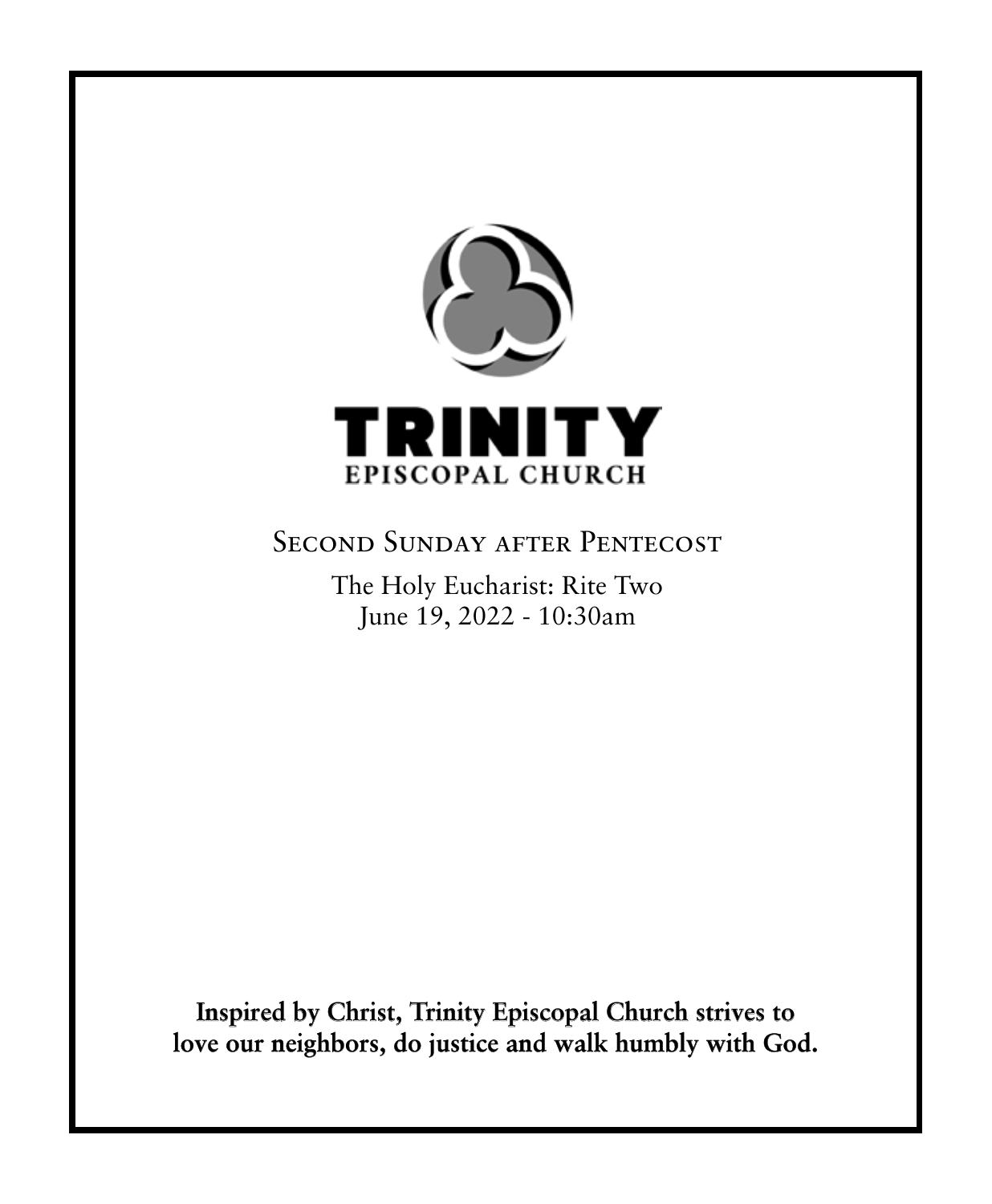#### **Prelude,** *Wir glauben all an einen Gott, BWV 740* **J.S. BACH**  *(We all believe in one God)*

**Opening Hymn***, At the Name of Jesus* 

 $\bullet$  $\mathbf{a}$ ó  $1. At$ the Name  $\sigma f$ le shall sus  $ev - err$ knee bow. 2. Hum - bled for sea son, to re - ceive Name  $\overline{a}$ a. 3. bore it up tri um phant. with its hu - man light. 4. Name, him, Chris - tians, name him. with love strong death, as  $\sigma$ . Ò  $\mathbf{o}$ . tongue con fess him King of  $g$ lo  $\cdot$  ry now: ev ery  $\mathcal{L}$ from the lips of sin ners, un - to whom he came, through the ranks of crea tures, to the cen - tral height, name with awe and won der and the bat - ed breath;  $\mathbf{o}$ .  $\overline{\mathbf{z}}$ 50 a the 'tis  $Fa$ ther's plea sure we should call him Lord, faith-ful - ly he bore spot - less to the last, it the throne of God head, Fa ther's to. to the breast; is God he the Sa he Christ Lord, vior, is the Ò  $\overline{\mathbf{o}}$ . who from the  $be - gin - ning$ was the might  $\overline{v}$ Word. brought back vic - to - rious, when from death he passed. it filled with the  $g \mid o$  -  $ry$ that fect rest. it of per dored.  $ev$ еr to be wor - shiped, trust - ed. and ä

#### ∞ Opening Acclamation

*Celebrant* Blessed be God: Father, Son, and Holy Spirit. *People* **And blessed be God's kingdom, now and for ever. Amen.**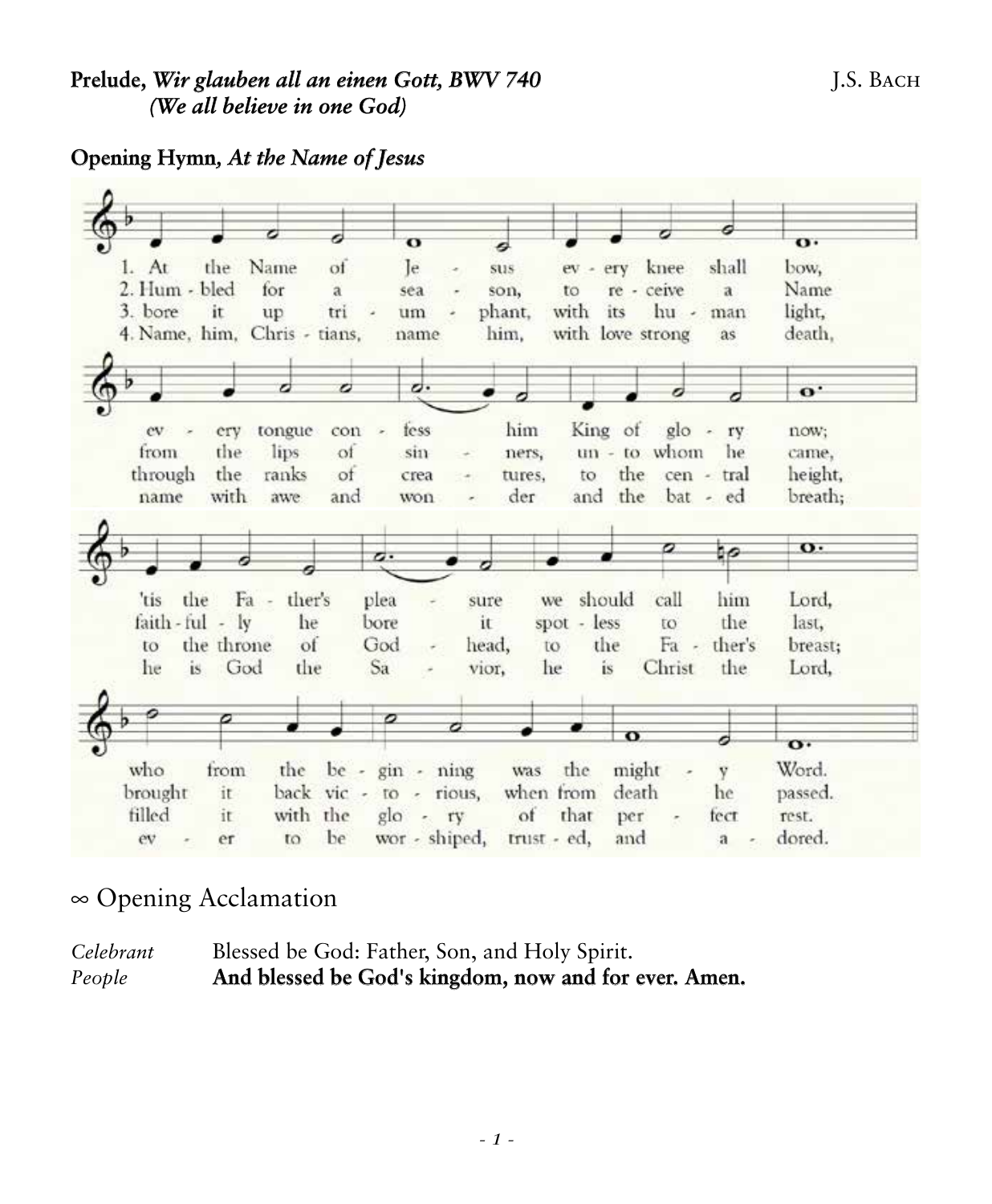#### ∞ Collect for Purity

Almighty God, to you all hearts are open, all desires known, and from you no secrets are hid: Cleanse the thoughts of our hearts by the inspiration of your Holy Spirit, that we may perfectly love you, and worthily magnify your holy Name; through Christ our Lord. **Amen.**

∞ The Collect of the Day

| Celebrant | God be with you.   |
|-----------|--------------------|
| People    | And also with you. |
| Celebrant | Let us pray.       |

O Lord, make us have perpetual love and reverence for your holy Name, for you never fail to help and govern those whom you have set upon the sure foundation of your loving-kindness; through Jesus Christ our Lord, who lives and reigns with you and the Holy Spirit, one God, for ever and ever. **Amen.**

# **The Word of God**

 $\infty$  The First Reading Isaiah 65:1-9 *The People sit.*

I was ready to be sought out by those who did not ask, to be found by those who did not seek me. I said, "Here I am, here I am," to a nation that did not call on my name. I held out my hands all day long to a rebellious pe seek me. I said, "Here I am, here I am," to a nation that did not call on my name. I held Lout my hands all day long to a rebellious people, who walk in a way that is not good, following their own devices; a people who provoke me to my face continually, sacrificing in gardens and offering incense on bricks; who sit inside tombs, and spend the night in secret places; who eat swine's flesh, with broth of abominable things in their vessels; who say, "Keep to yourself, do not come near me, for I am too holy for you." These are a smoke in my nostrils, a fire that burns all day long. See, it is written before me: I will not keep silent, but I will repay; I will indeed repay into their laps their iniquities and their ancestors' iniquities together, says the Lord; because they offered incense on the mountains and reviled me on the hills, I will measure into their laps full payment for their actions. Thus says the Lord: As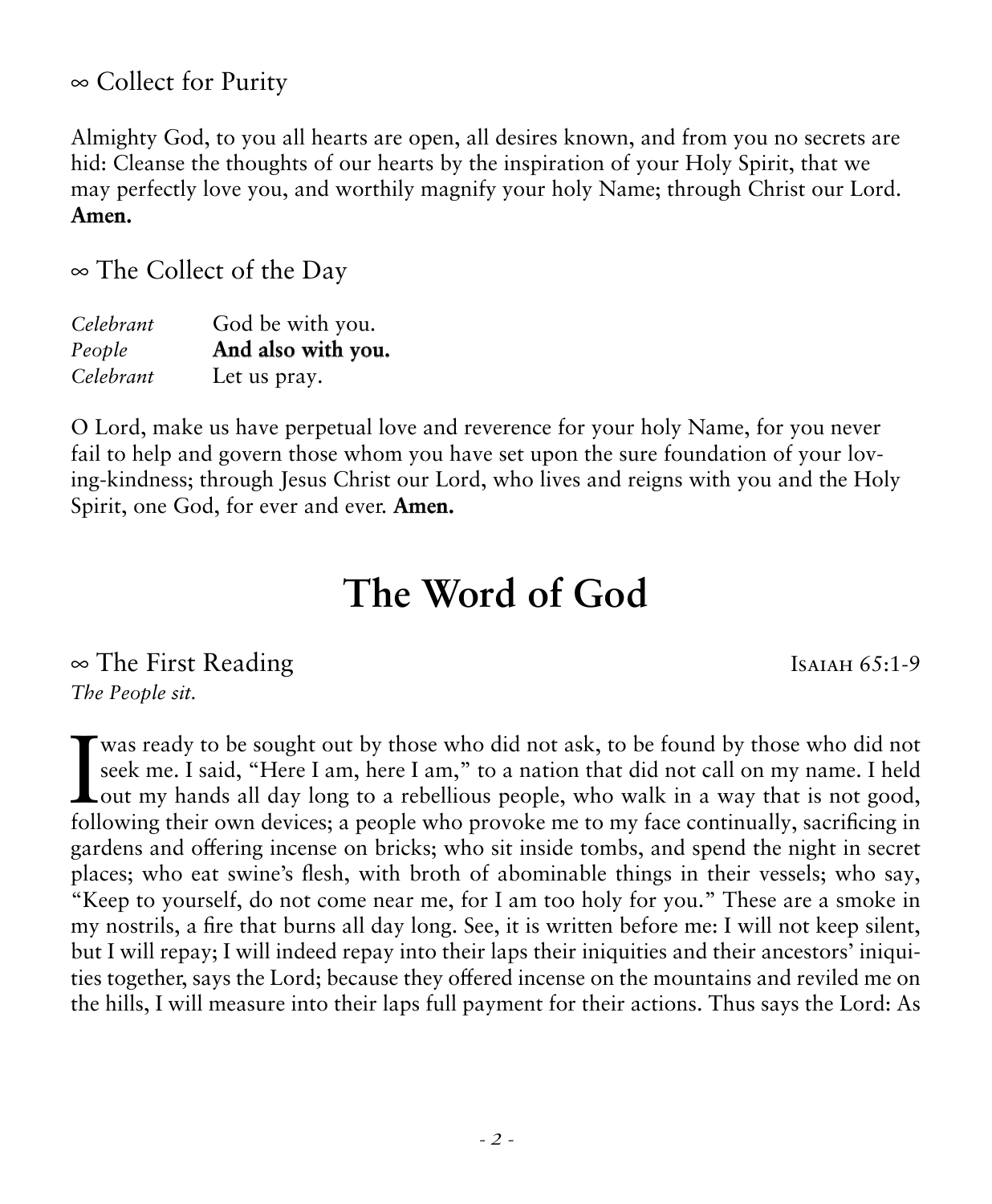the wine is found in the cluster, and they say, "Do not destroy it, for there is a blessing in it," so I will do for my servants' sake, and not destroy them all. I will bring forth descendants from Jacob, and from Judah inheritors of my mountains; my chosen shall inherit it, and my servants shall settle there.

| Reader | The Word of the Lord. |
|--------|-----------------------|
| People | Thanks be to God.     |

∞ The Gradual: Psalm 22:18-26 Chant by Henry Walford Davies

*Choir* **Be not far away, O Lord; \***  you are my strength; hasten to help me. Save me from the sword, \* my life from the power of the dog. Save me from the lion's mouth, \* my wretched body from the horns of wild bulls.



| All   | I will declare your Name to my brethren; *<br>in the midst of the congregation I will praise you.<br>Praise the Lord, you that fear him; *<br>stand in awe of him, O offspring of Israel;<br>all you of Jacob's line, give glory.                                         |
|-------|---------------------------------------------------------------------------------------------------------------------------------------------------------------------------------------------------------------------------------------------------------------------------|
| Choir | For he does not despise nor abhor the poor in their poverty;<br>neither does he hide his face from them; *<br>but when they cry to him he hears them.<br>My praise is of him in the great assembly; *<br>I will perform my vows in the presence of those who worship him. |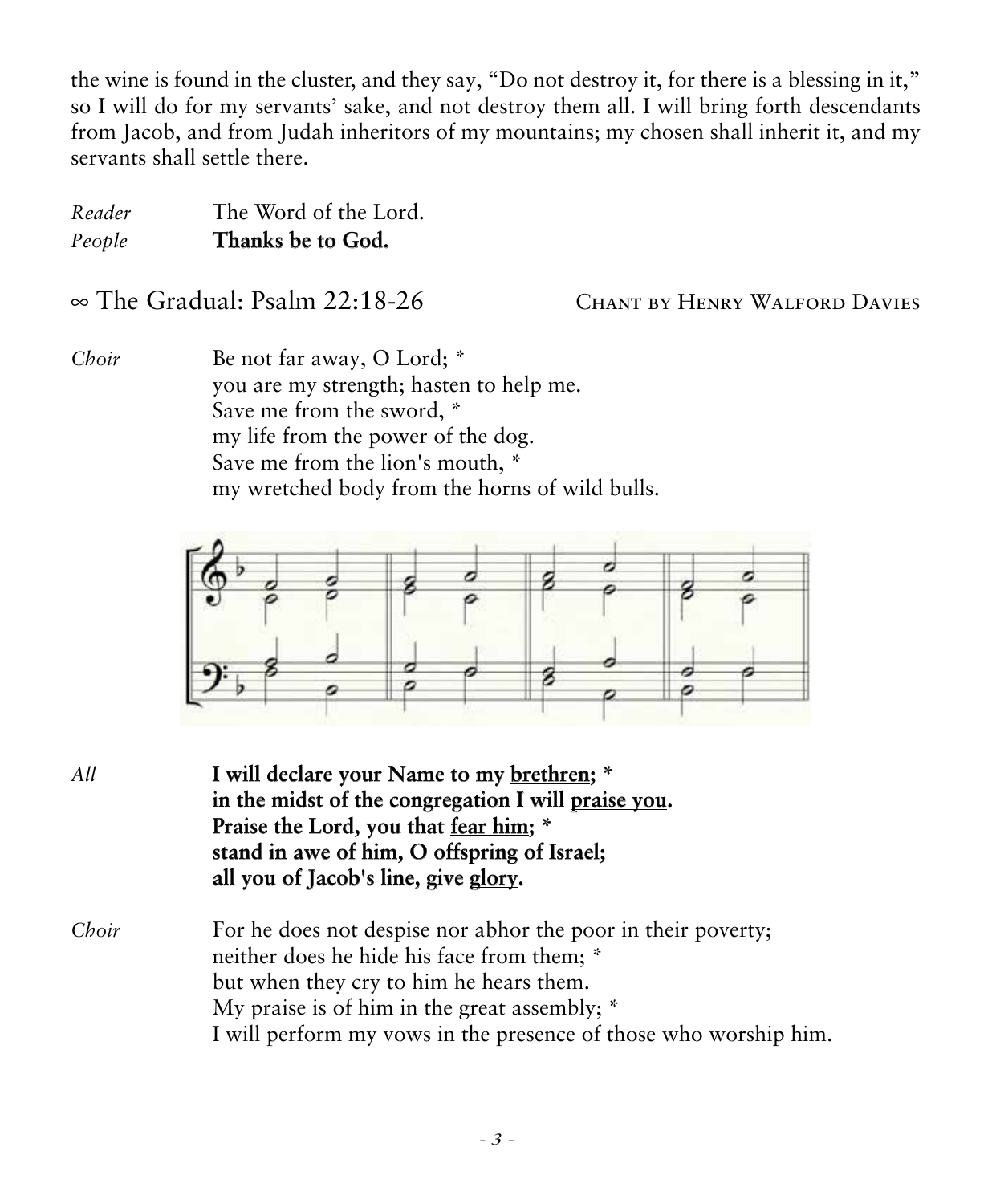#### *All* **The poor shall eat and be satisfied, and those who seek the Lord shall praise him: \* "May your heart live for ever!" All the ends of the earth shall remember and turn to the Lord, \* and all the families of the nations shall bow before him.**

∞ The Second Reading Galatians 3:23-29

Now before faith came, we were imprisoned and guarded under the law until faith<br>would be revealed. Therefore the law was our disciplinarian until Christ came, so<br>that we might be justified by faith. But now that faith has would be revealed. Therefore the law was our disciplinarian until Christ came, so that we might be justified by faith. But now that faith has come, we are no longer subject to a disciplinarian, for in Christ Jesus you are all children of God through faith. As many of you as were baptized into Christ have clothed yourselves with Christ. There is no longer Jew or Greek, there is no longer slave or free, there is no longer male and female; for all of you are one in Christ Jesus. And if you belong to Christ, then you are Abraham's offspring, heirs according to the promise.

| Reader | The Word of the Lord. |
|--------|-----------------------|
| People | Thanks be to God.     |

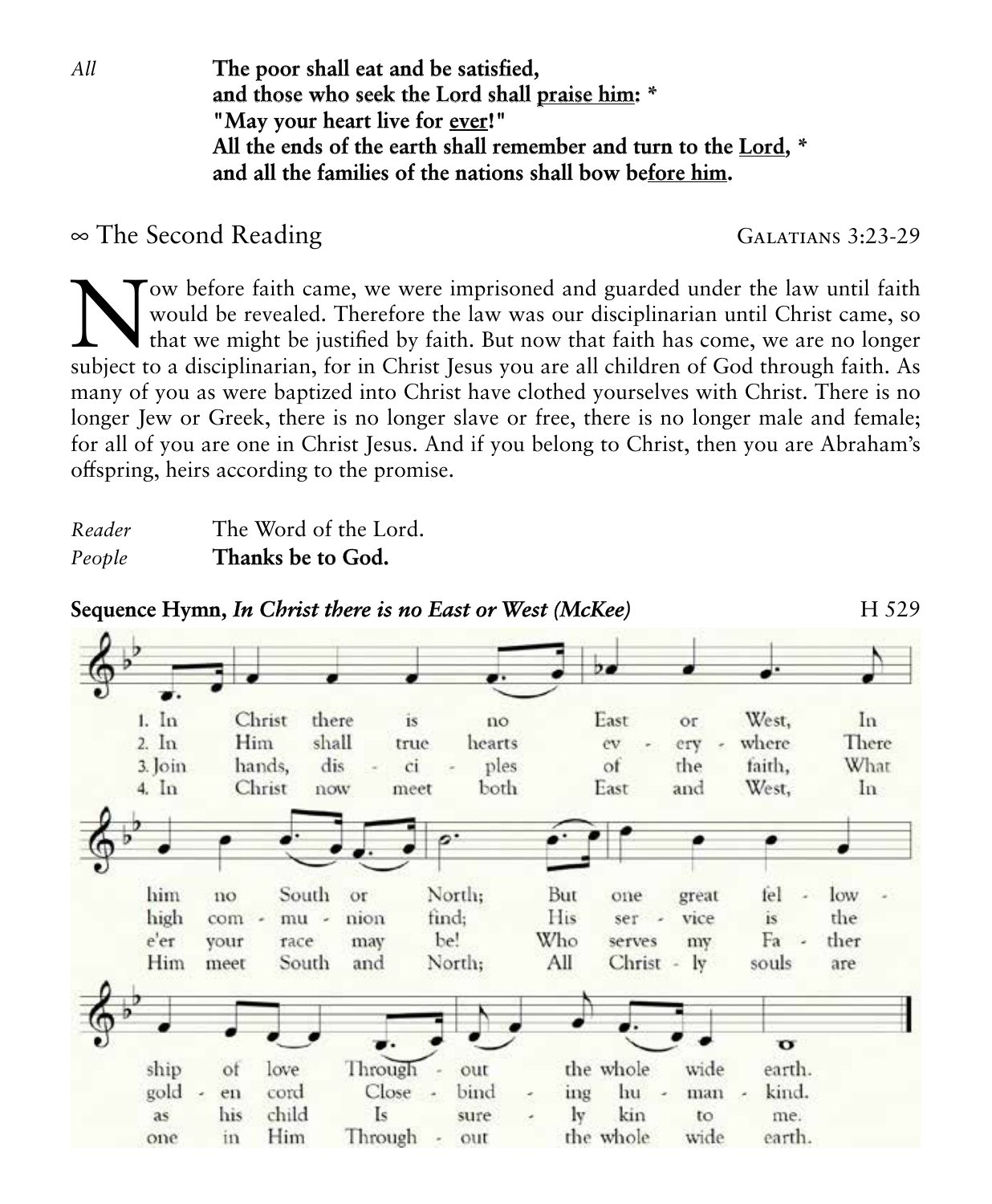*Deacon* The Holy Gospel of our Lord Jesus Christ according to Luke. *People* **Glory to you, Lord Christ.**

It all the country of the Gerasenes, which is opposite Galilee.<br>As he stepped out on land, a man of the city who had demons met him. For a long time<br>he had worn no clothes, and he did not live in a house but in the tombs. Eesus and his disciples arrived at the country of the Gerasenes, which is opposite Galilee. As he stepped out on land, a man of the city who had demons met him. For a long time he had worn no clothes, and he did not live in a house but in the tombs. When he saw with me, Jesus, Son of the Most High God? I beg you, do not torment me"—for Jesus had commanded the unclean spirit to come out of the man. (For many times it had seized him; he was kept under guard and bound with chains and shackles, but he would break the bonds and be driven by the demon into the wilds.) Jesus then asked him, "What is your name?" He said, "Legion"; for many demons had entered him. They begged him not to order them to go back into the abyss.

Now there on the hillside a large herd of swine was feeding; and the demons begged Jesus to let them enter these. So he gave them permission. Then the demons came out of the man and entered the swine, and the herd rushed down the steep bank into the lake and was drowned.

When the swineherds saw what had happened, they ran off and told it in the city and in the country. Then people came out to see what had happened, and when they came to Jesus, they found the man from whom the demons had gone sitting at the feet of Jesus, clothed and in his right mind. And they were afraid. Those who had seen it told them how the one who had been possessed by demons had been healed. Then all the people of the surrounding country of the Gerasenes asked Jesus to leave them; for they were seized with great fear. So he got into the boat and returned. The man from whom the demons had gone begged that he might be with him; but Jesus sent him away, saying, "Return to your home, and declare how much God has done for you." So he went away, proclaiming throughout the city how much Jesus had done for him.

| Deacon | The Gospel of the Lord.     |
|--------|-----------------------------|
| People | Praise to you, Lord Christ. |

∞ The Sermon The Reverend John M. Pitzer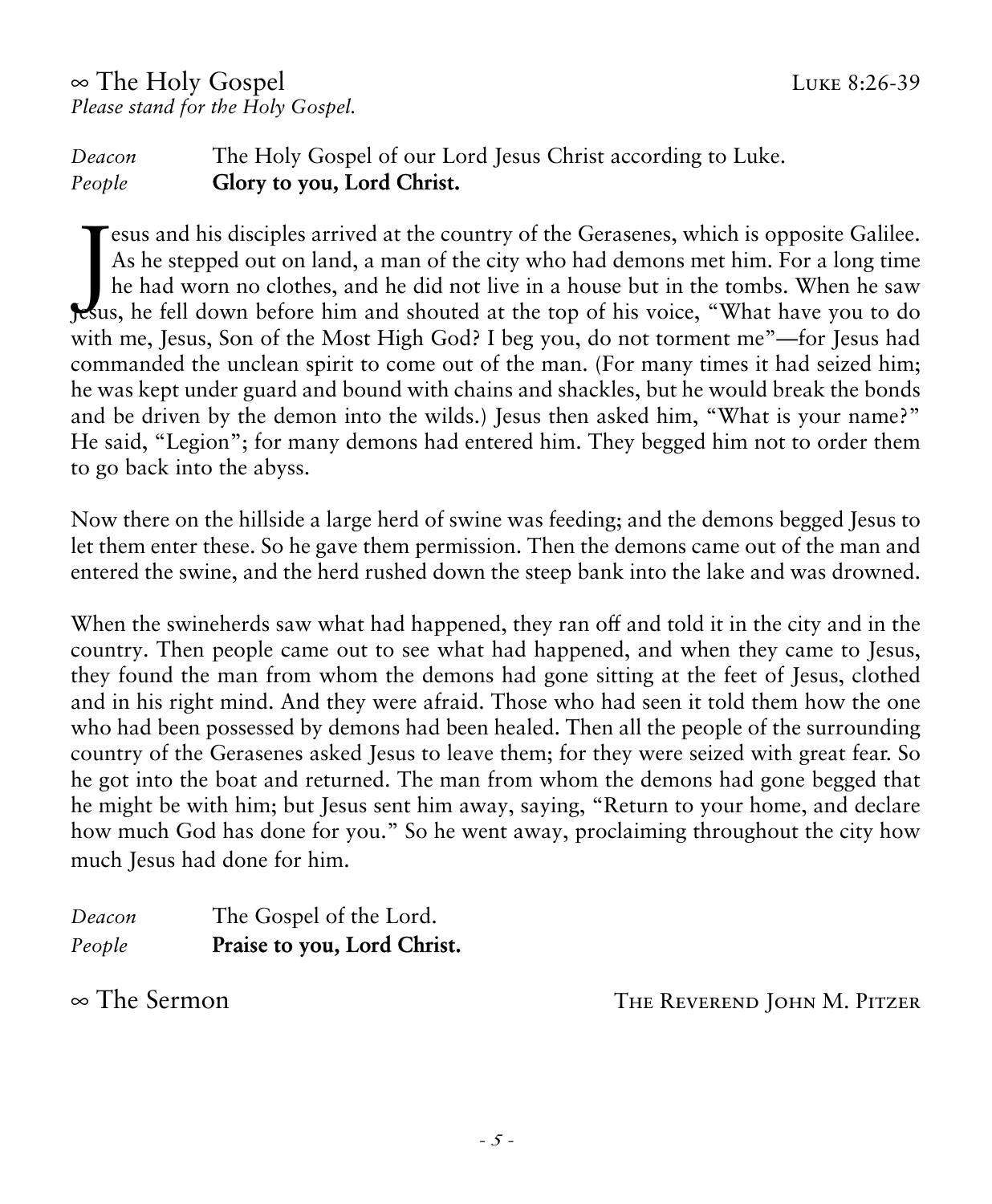∞ The Nicene Creed *All stand.*

> **We believe in one God, the Father, the Almighty, maker of heaven and earth, of all that is, seen and unseen. We believe in one Lord, Jesus Christ, the only Son of God, eternally begotten of the Father, God from God, Light from Light, true God from true God, begotten, not made, of one Being with the Father. Through him all things were made. For us and for our salvation he came down from heaven: by the power of the Holy Spirit he became incarnate from the Virgin Mary, and was made man. For our sake he was crucified under Pontius Pilate; he suffered death and was buried. On the third day he rose again in accordance with the Scriptures; he ascended into heaven and is seated at the right hand of the Father. He will come again in glory to judge the living and the dead, and his kingdom will have no end.**

**We believe in the Holy Spirit, the Lord, the giver of life, who proceeds from the Father and the Son. With the Father and the Son he is worshiped and glorified. He has spoken through the Prophets. We believe in one holy catholic and apostolic Church. We acknowledge one baptism for the forgiveness of sins. We look for the resurrection of the dead, and the life of the world to come. Amen.**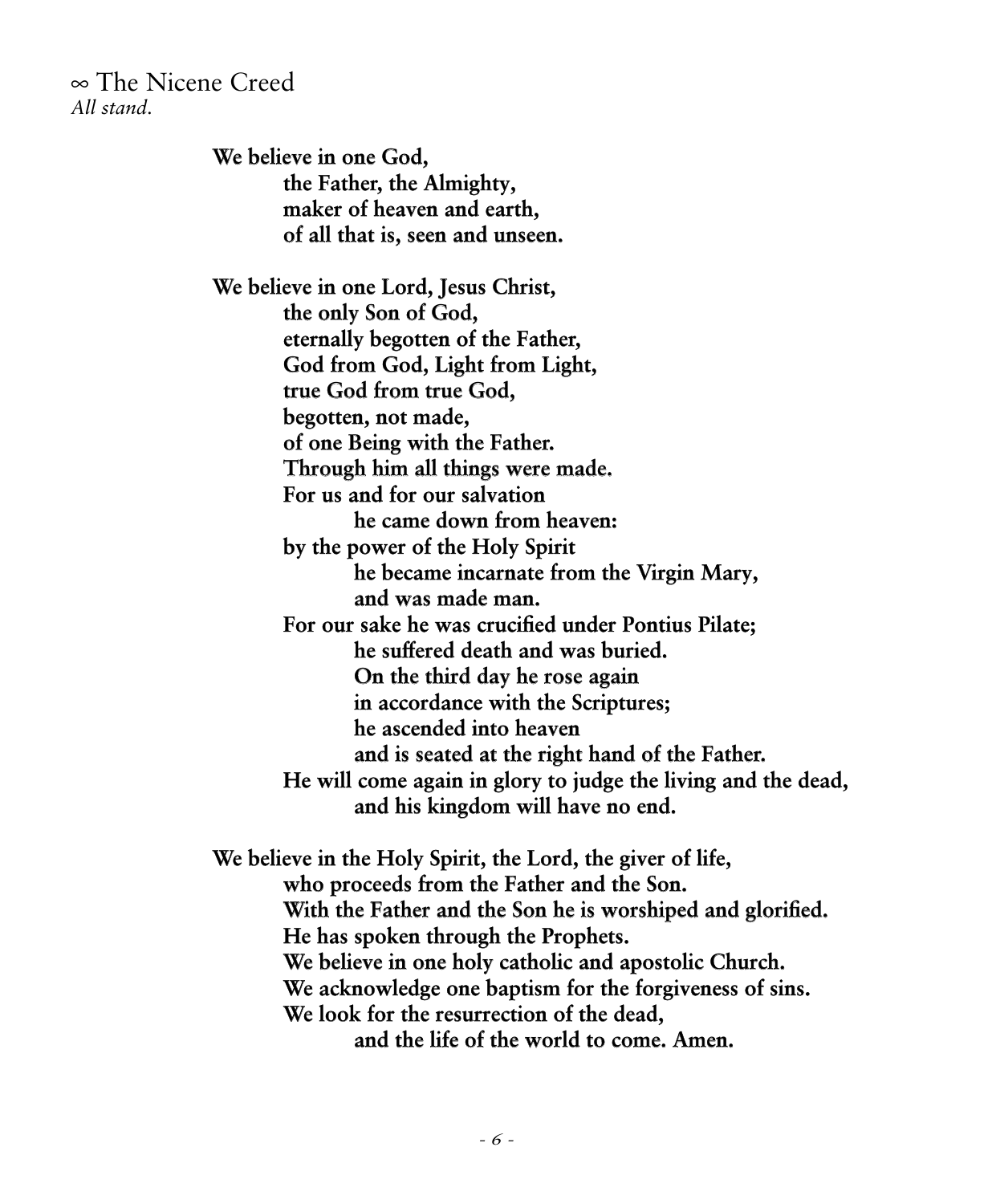# ∞ The Prayers of the People

| Leader | In confidence we offer our prayers to God, saying: Savior have mercy.<br>In peace let us pray to God.                                                                                             |
|--------|---------------------------------------------------------------------------------------------------------------------------------------------------------------------------------------------------|
| Leader | That the church may shine with the glory of the face of Christ, let us pray<br>to God:<br>Savior have mercy.                                                                                      |
| Leader | That the harvests of summer be justly distributed among the hungry, let us<br>pray to God: Savior have mercy.<br>Savior have mercy.                                                               |
| Leader | That the laws and customs of our society be observed with charity and<br>good will, let us pray to God:<br>Savior have mercy.                                                                     |
| Leader | That all of us may continue to grow in knowledge and wisdom as we learn<br>from our history and celebrate Juneteenth together, let us pray to God:<br>Savior have mercy.                          |
| Leader | That those gathered here may have recreation and refreshment this Sunday<br>and every Sunday and that we may especially celebrate our Fathers today,<br>let us pray to God:<br>Savior have mercy. |
| Leader | That those weighed down by despair, suffering from addiction, or burdened<br>by illness (especially) let us pray to God:<br>Savior have mercy.                                                    |
| Leader | In thanksgiving for the departed, (especially) who witnessed to us of<br>God's love, and for the grace to be faithful, let us pray to God:<br>Savior have mercy.                                  |
| Leader | Loving God, we carry in our own bodies the dying of your Son.<br>Have pity on us, and answer our prayers. This we ask through Christ<br>our Lord. Amen.                                           |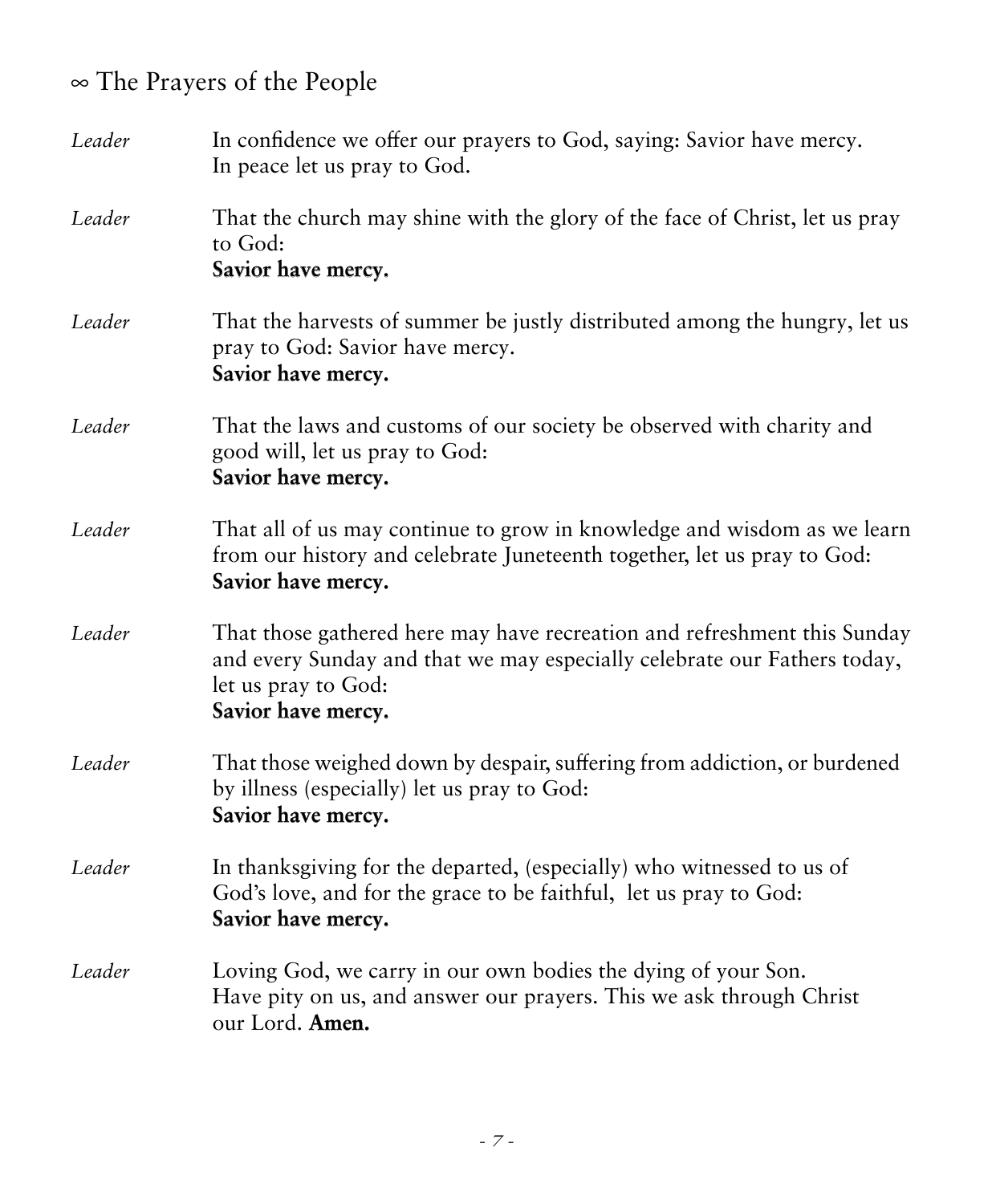#### ∞ The Confession

*Celebrant* Let us confess our sins against God and our neighbor.

*All* **God of all mercy, we confess that we have sinned against you, opposing your will in our lives. We have denied your goodness in each other, in ourselves, and in the world you have created. We repent of the evil that enslaves us, the evil we have done, and the evil done on our behalf. Forgive, restore, and strengthen us through our Savior Jesus Christ, that we may abide in your love and serve only your will. Amen.**

*Celebrant* Almighty God have mercy on you, forgive you all your sins through our Lord Jesus Christ, strengthen you in all goodness, and by the power of the Holy Spirit keep you in eternal life. Amen.

∞ The Peace

*Celebrant* The peace of the Lord be always with you. *People* **And also with you.**

*The People greet one another.*

∞ Announcements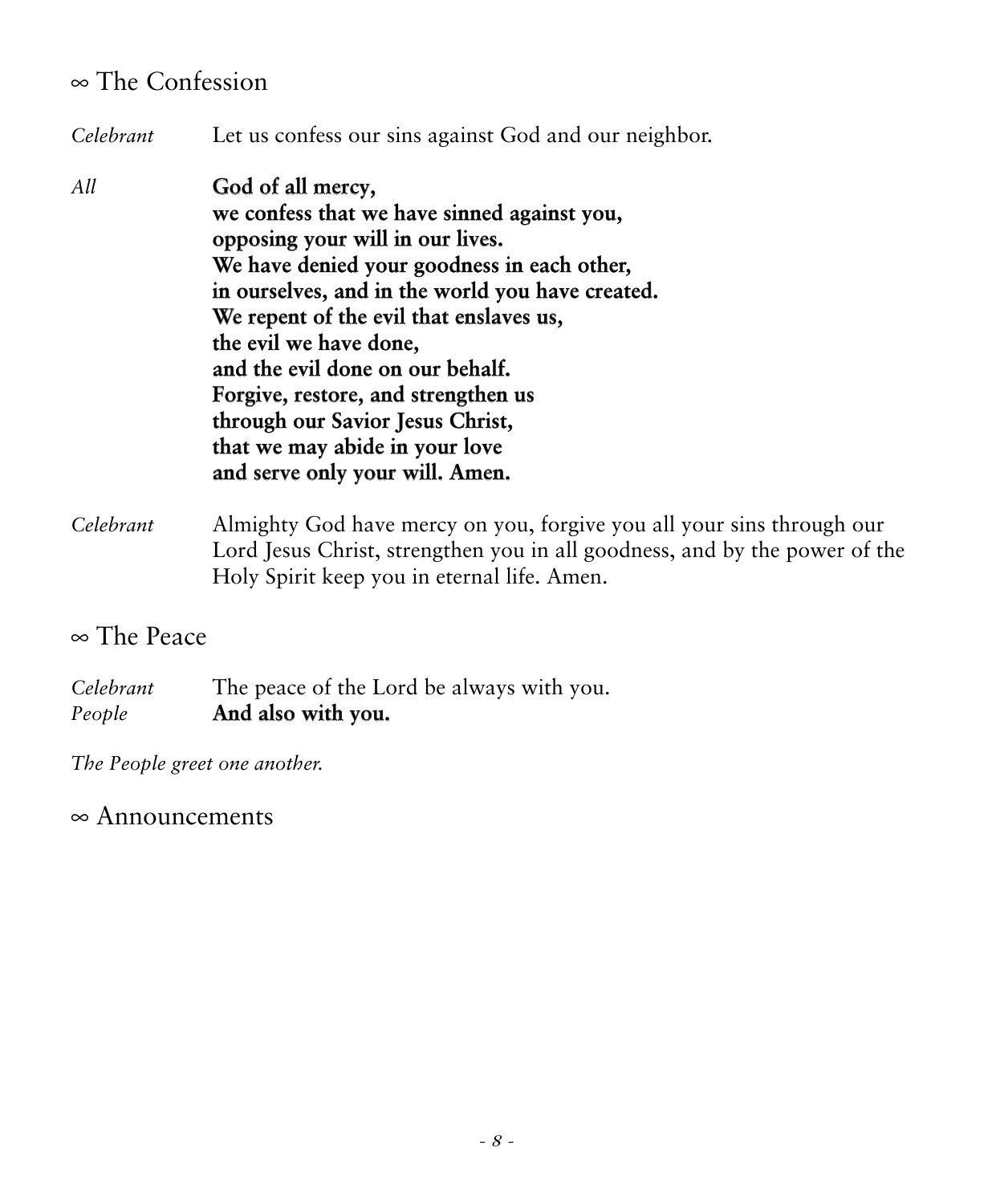# **The Holy Communion**

#### **Offertory Anthem,** *The King's Highway* A. G. H. BODE

 I know not where the road will lead I follow day by day, or where it ends: I only know I walk the King's highway. I know not if the way is long, and no one else can say; but rough or smooth, up hill or down, I walk the King's highway.

 And some I love have reached the end, but some with me may stay, their faith and hope still guiding me: I walk the King's highway. The way is truth, the way is love, for light and strength I pray, and through the years of life, to God I walk the King's highway.

 The countless hosts lead on before, I must not fear nor stray; with them, the pilgrims of the faith, I walk the King's highway. Through light and dark the road leads on till dawns the endless day, when I shall know why in this life I walk the King's highway.

- Evelyn Atwater Cummins

#### ∞ The Doxology

 **Praise God, from whom all blessings flow. Praise Him all creatures here below. Praise Him above ye heavenly host. Praise Father, Son, and Holy Ghost. Amen.**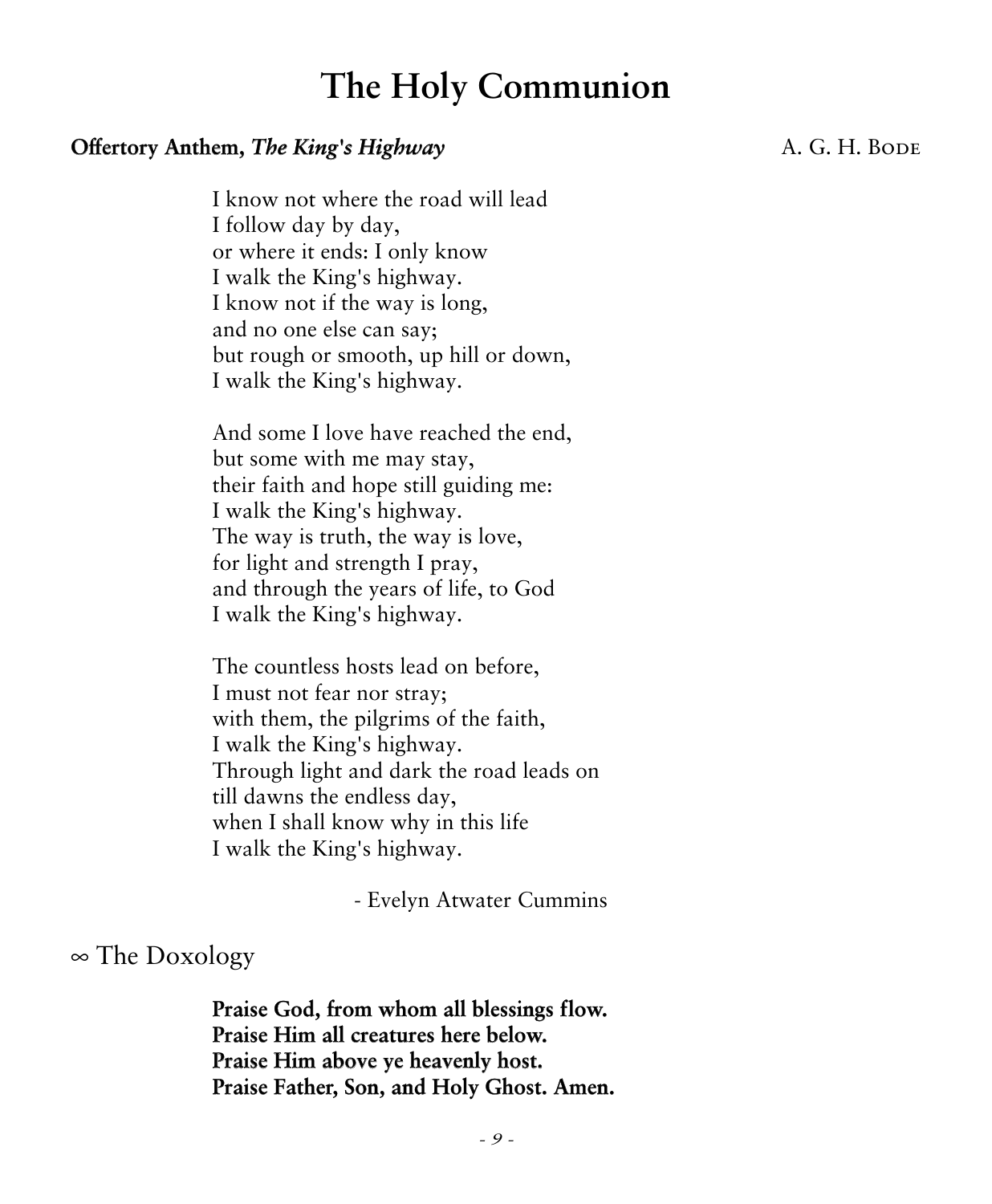#### ∞ The Great Thanksgiving *Please stand.*

| Celebrant | The Lord be with you.                      |
|-----------|--------------------------------------------|
| People    | And also with you.                         |
| Celebrant | Lift up your hearts.                       |
| People    | We lift them to the Lord.                  |
| Celebrant | Let us give thanks to the Lord our God.    |
| People    | It is right to give God thanks and praise. |

It is right, and a good and joyful thing, always and everywhere to give thanks to you, Father Almighty, Creator of heaven and earth.

*The Celebrant proceeds with the Proper Preface.*

Therefore we praise you, joining our voices with Angels and Archangels and with all the company of heaven, who for ever sing this hymn to proclaim the glory of your Name:

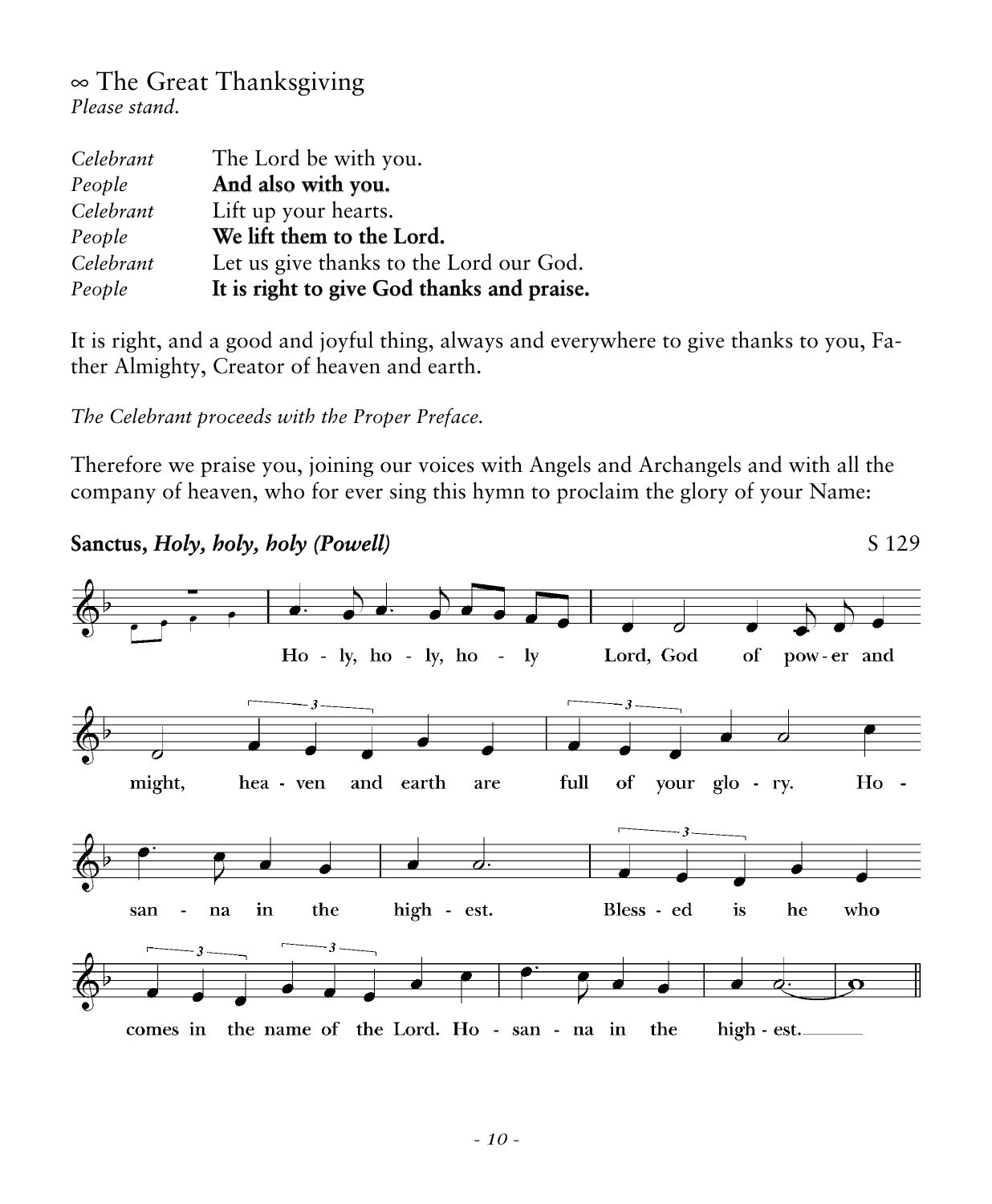We give thanks to you, O God, for the goodness and love which you have made known to us in creation; in the calling of Israel to be your people; in your Word spoken through the prophets; and above all in the Word made flesh, Jesus, your Son. For in these last days you sent him to be incarnate from the Virgin Mary, to be the Savior and Redeemer of the world. In him, you have delivered us from evil, and made us worthy to stand before you. In him, you have brought us out of error into truth, out of sin into righteousness, out of death into life.

On the night before he died for us, our Lord Jesus Christ took bread; and when he had given thanks to you, he broke it, and gave it to his disciples, and said, "Take, eat: This is my Body, which is given for you. Do this for the remembrance of me."

After supper he took the cup of wine; and when he had given thanks, he gave it to them, and said, "Drink this, all of you: This is my Blood of the new Covenant, which is shed for you and for many for the forgiveness of sins. Whenever you drink it, do this for the remembrance of me."

Therefore, according to his command, O Father,



#### *The Celebrant continues*

And we offer our sacrifice of praise and thanksgiving to you, O Lord of all; presenting to you, from your creation, this bread and this wine.

We pray you, gracious God, to send your Holy Spirit upon these gifts that they may be the Sacrament of the Body of Christ and his Blood of the new Covenant. Unite us to your Son in his sacrifice, that we may be acceptable through him, being sanctified by the Holy Spirit. In the fullness of time, put all things in subjection under your Christ, and bring us to that heavenly country where, with all your saints, we may enter the everlasting heritage of your sons and daughters; through Jesus Christ our Lord, the firstborn of all creation, the head of the Church, and the author of our salvation.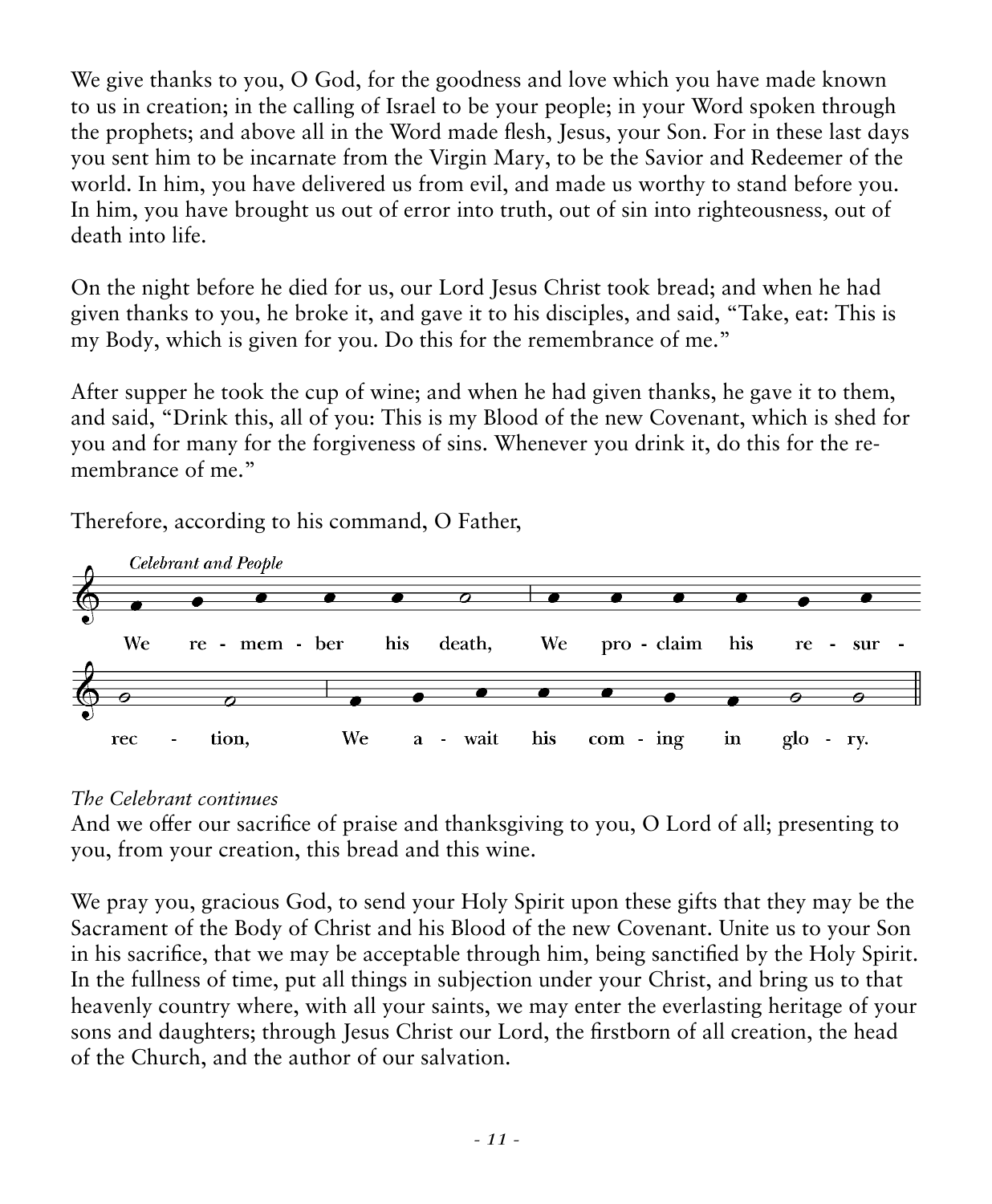By him, and with him, and in him, in the unity of the Holy Spirit all honor and glory is yours, Almighty Father, now and for ever. **AMEN.**

∞ The Lord's Prayer

 **Our Father, who art in heaven, hallowed be thy Name, thy kingdom come, thy will be done, on earth as it is in heaven. Give us this day our daily bread. And forgive us our trespasses,** 

 **as we forgive those who trespass against us. And lead us not into temptation, but deliver us from evil. For thine is the kingdom, and the power, and the glory, for ever and ever. Amen.** 

∞ The Breaking of the Bread *The Celebrant breaks the consecrated Bread.*



#### ∞ The Invitation

*Celebrant* The Gifts of God for the People of God. Take them in remembrance that Christ died and was raised for you, and feed on him in your hearts by faith, with thanksgiving.

#### ∞ The Communion of the People

*All are welcome to receive Holy Communion. As you approach the altar area, please use the hand sanitizer station before receiving the host. Those who do not wish to receive Holy Communion may come forward for a blessing; please indicate this to the Priest by crossing your arms over your chest.*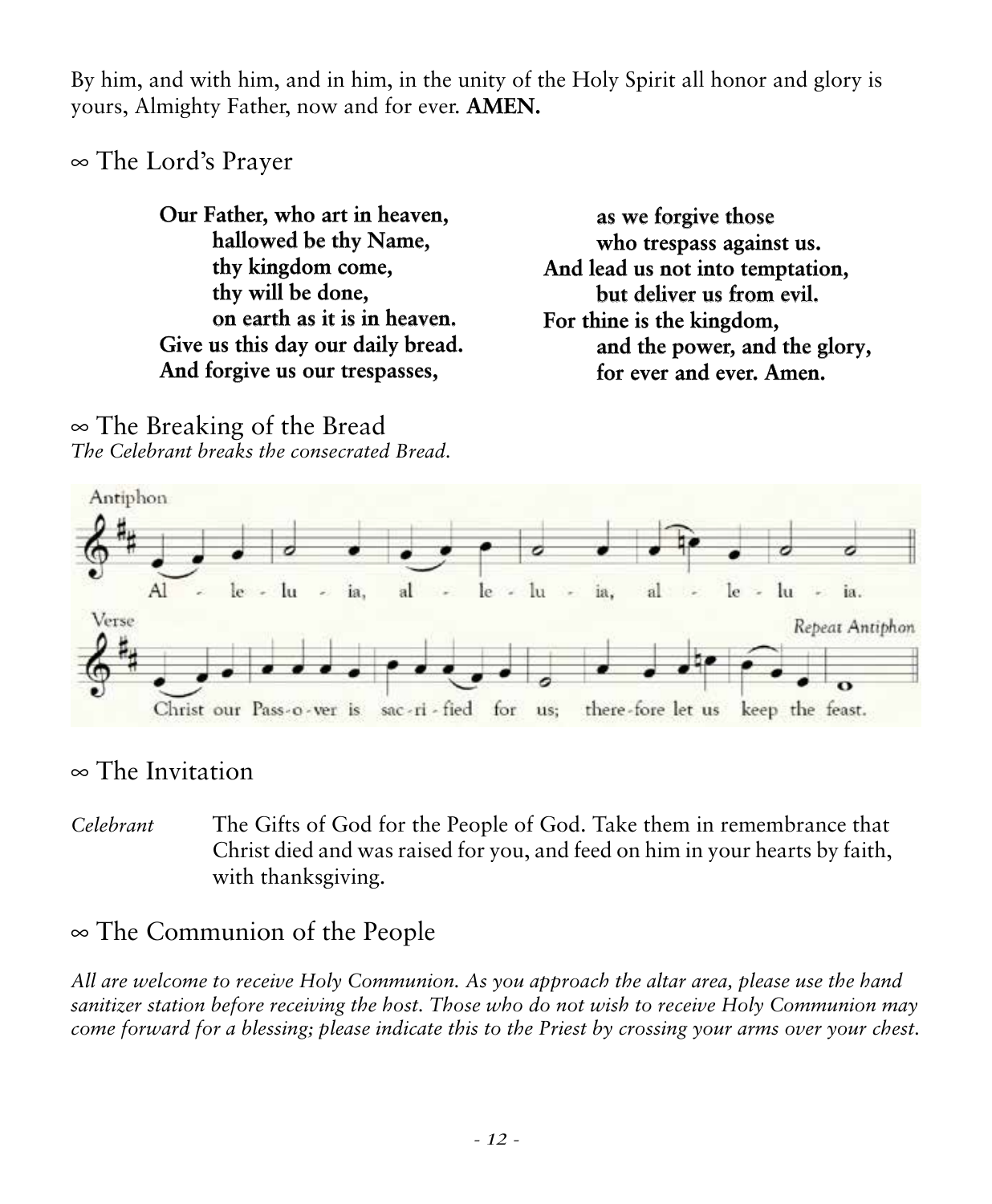Hail True Body, born of the Virgin Mary, which was sacrificed upon the cross for us, and out of whose pierced side flowed water and blood. Be for us a foretaste of that heavenly banquet now and at the hour of our death. O holy, O pious, O sweet Jesus, Son of Mary.

#### **Communion Hymn,** *All That We Have* GREEN SONGBOOK #19

∞ Sending Out the Lay Eucharistic Visitors

*Celebrant* In the name of this congregation, I send you forth, bearing these holy gifts, that those to whom you go may share with us in the sacrament of Christ's Body and Blood.

*People* **We who are many are one Body, for we all share in one Bread, one Cup.** 

∞ The Post Communion Prayer *All stand.*

**Eternal God, heavenly Father, you have graciously accepted us as living members of your Son our Savior Jesus Christ, and you have fed us with spiritual food in the Sacrament of his Body and Blood. Send us now into the world in peace, and grant us strength and courage to love and serve you with gladness and singleness of heart; through Christ our Lord. Amen.**

∞ The Blessing

*A special blessing in honor of Juneteenth, adapted from "Seeing the Face of God in Each Other", The Antiracism Training Manual (2003) of the Episcopal Church.*

*Celebrant* In this worship and when we leave this place, we pray for more than conviction. We pray, O Lord, for change. Change the easy peace we make with ourselves into discontent because of the oppression of others. Change our tendency to defend ourselves into the freedom that comes from being forgiven and empowered through your love. Change our need for disguises, excuses, and images into the ability to be honest with ourselves and open with one another. Change our inclination to judge others into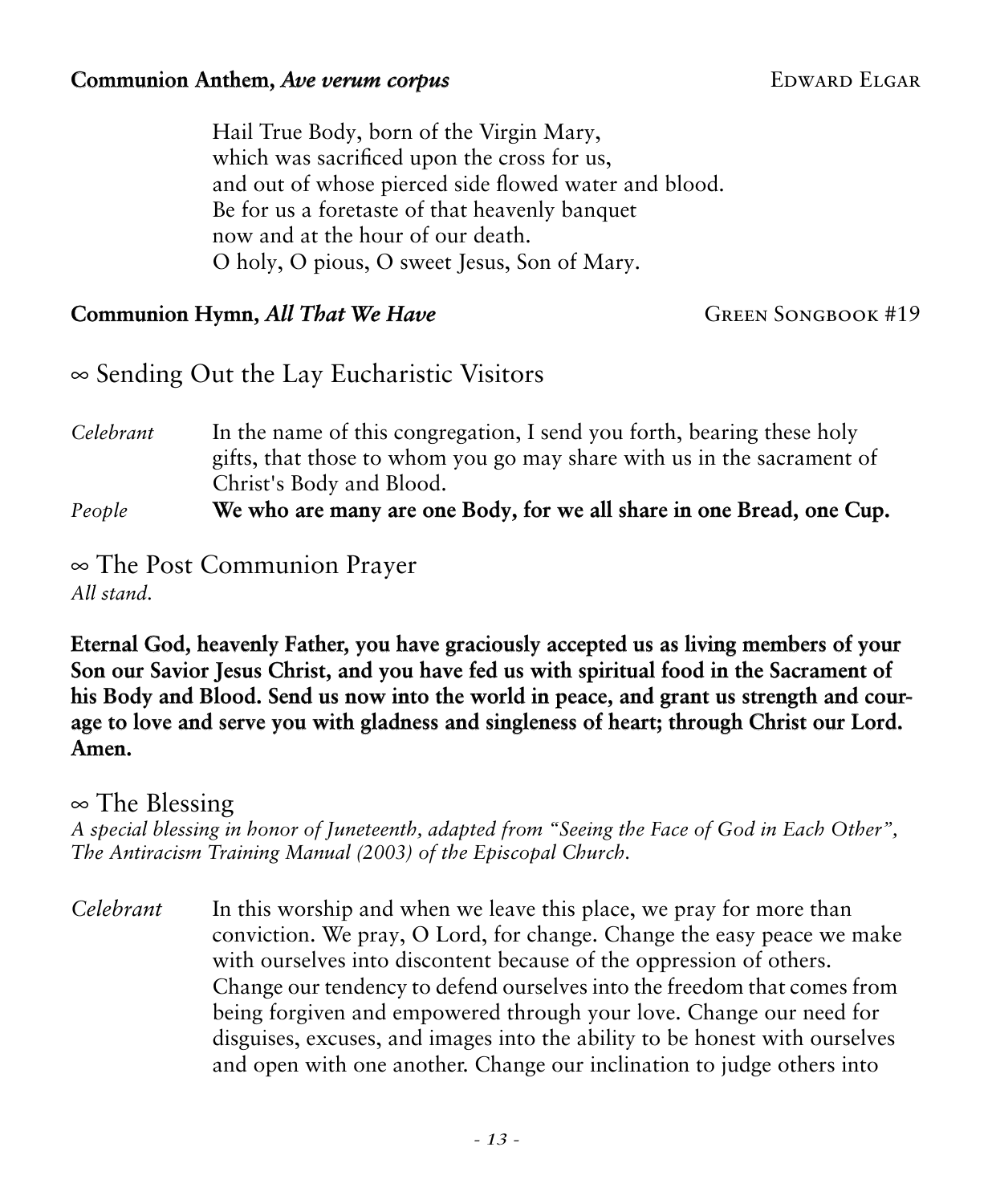a desire to serve and uplift others. And most of all, Lord, change our routine worship and work into genuine encounter with you and our better selves so that our lives will be changed for the good of all ...

#### **Closing Hymn,** *We know that Christ is raised and dies no more (Engelberg)* H 296

∞ The Dismissal

*Celebrant* Let us go forth in the name of Christ. Alleluia, alleluia. *People* **Thanks be to God. Alleluia, alleluia.**

**Postlude, Prelude and Fugue in C Major, BWV 545 J.S. BACH** 

#### Altar Memorials

The flowers in the Chapel are given in loving memory of Mary Alpaugh McIlhenny, Paul Westfeldt McIlhenny, Gustaf Westfeldt McIlhenny, Douglas McIlhenny, Barbara McIlhenny Nixon, Paul C.P. McIlhenny, Edmund McIlhenny, and Virginia Smart McIlhenny.

## **What is Juneteenth?**

Juneteenth, also known as Juneteenth Independence Day or Freedom Day, is a holiday that commemorates the announcement of the abolition of slavery in Texas in June 1865, and more generally the emancipation of African-American slaves throughout the Confederate South. Celebrated on June 19, Juneteenth is recognized as a state holiday or special day of observance in most states, including Louisiana. In practice, the Emancipation Proclamation only freed persons held in Confederate States who were either behind the Union lines or close enough to take advantage of the Union advance. Therefore, the news and practice of freeing enslaved people moved slowly. The date marks the moment when the news of the end of the Civil War and the complete emancipation of all slaves was announced in Galveston, TX on June 19, 1865, over two months after the surrender of General Lee at Appomattox Courthouse in Virginia. We mark this moment as a Church not only as the end of the institution of American slavery, but also in the spirit of reconciliation and new life as we journey together towards togetherness and community.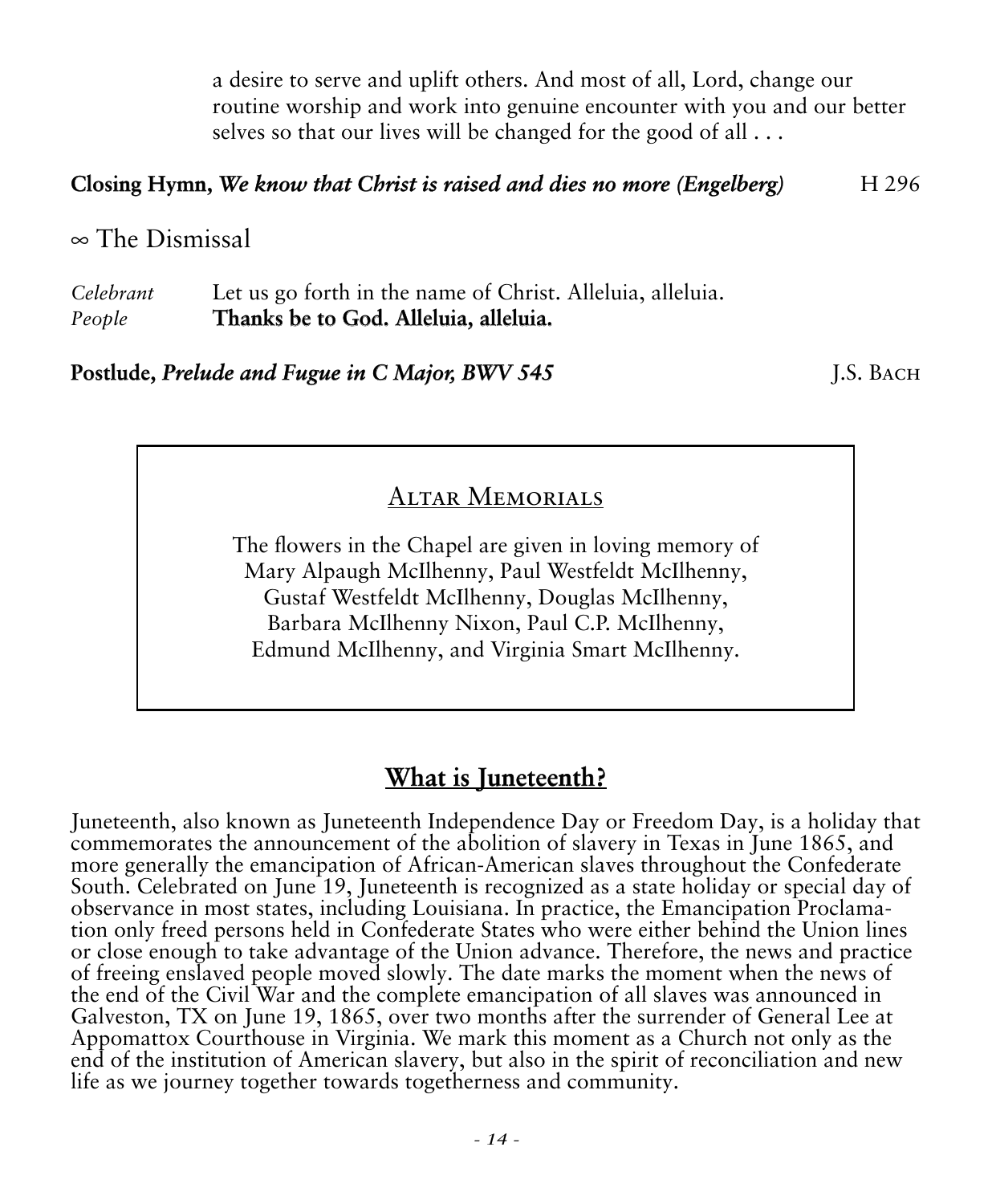#### **Inspired by Christ, Trinity Episcopal Church strives to love our neighbors, do justice, and walk humbly with God.**

**All are welcome.**

**You are invited to coffee hour in Bishop Polk Hall for coffee and snacks, and to connect with other parishioners, staff and clergy.** To find Bishop's Hall, proceed down the stairs (to the right of the church altar), make a right into the hallway, and continue down to the Hall foyer.

**If you are a guest today,** welcome to Trinity Episcopal Church. Please complete a visitor card found in the pew rack and drop it in the offertory plate, or hand it to an usher or member of the clergy. For more information, visit us online or call the church office at (504) 522-0276.



 $\Box$  Trinity Episcopal Church New Orleans  $\Box$  trinityepiscopalnola



www.trinitynola.com

## **The Prayers of the People**

*The Prayers of the People Prayer is offered each week with intercession for: The Universal Church, its members, and its mission; The Nation and all in authority; The welfare of the world; The concerns of the local community; Those who suffer and those in any trouble; The departed as prescribed by the Book of Common Prayer.* 

We pray that all of us may continue to grow in knowledge and wisdom as we learn from our history and celebrate Juneteenth together. We pray for the community of St. Stephen's Episcopal Church in Alabama as they navigate a path forward for mourning and healing. We give thanks for refreshment of sabbath and especially today as we celebrate Father's Day. We give thanks for our newly ordained priest, The Reverend Annie Knazs Jung, who will be coming to Trinity on July 1 and for The Reverend Charlie Latour who will be the Upper School Head at St. Martin's Episcopal School. We pray for seminarians Carrie Wright and Audra Ryes. In the Diocese of Louisiana we pray for St. Mary's Episcopal Church in Morganza and St. Andrew's Episcopal Church in Clinton and the Worldwide Anglican Communion. We celebrate the birth of Virginia Marilyn Levert, Child of Amory and Edward Levert. We pray for all those preparing for confirmation, marriage or bap- tism. We pray for those on our parish prayer list Shawn Anglim, Lindsey McLellan Aranda, Adelaide Benjamin, Peggy Bourgeois, Wells Coleman, Myra Groome, Paula Hovis, Leah Mullins, Jewelyn Nice, Jim O'Neil, Laura Schweigman, Valerie Kemper Simons, Bill Vickery, and all people struggling with COVID. We put our hope in the Beloved Community and pray for an end to violence everywhere.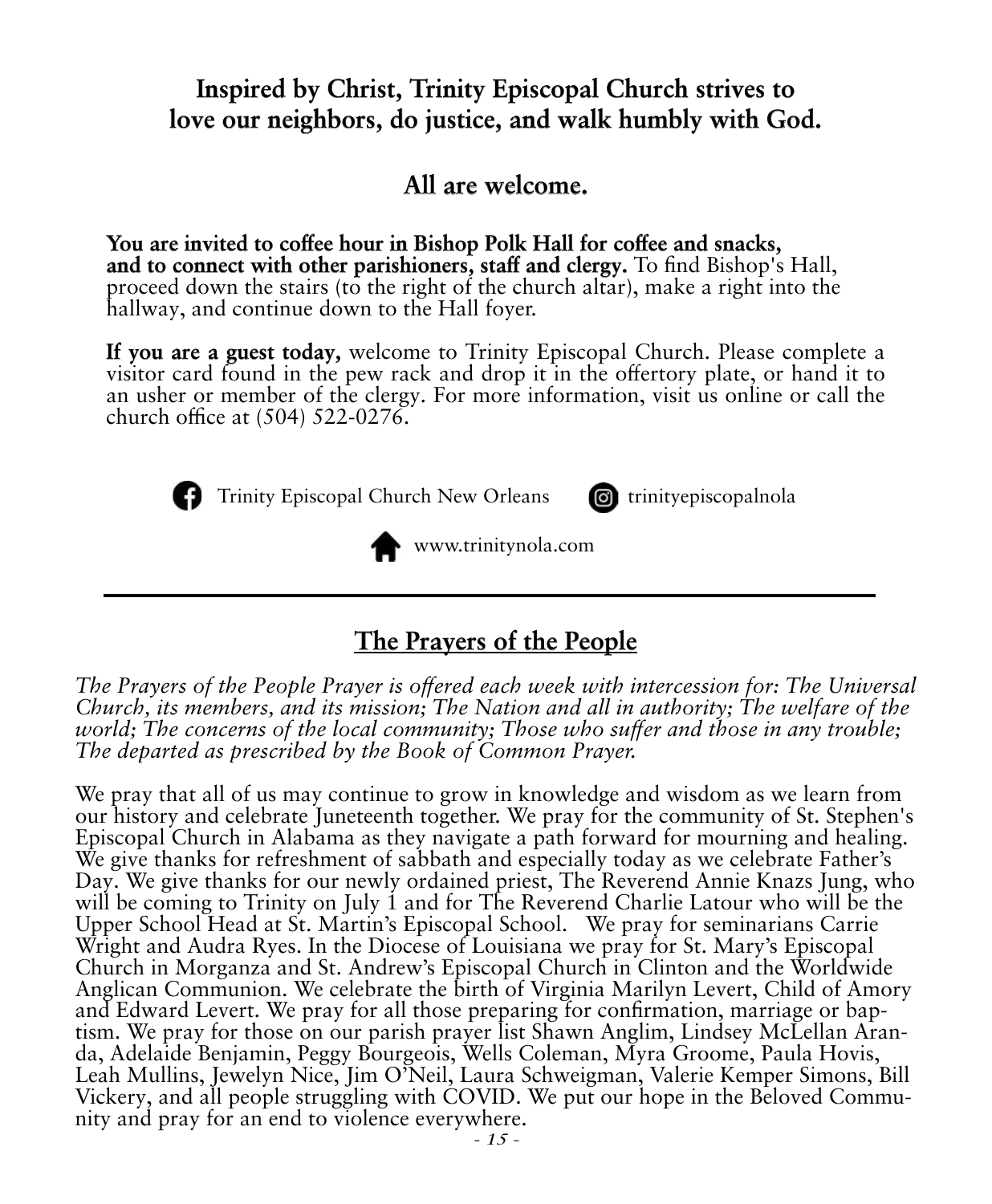## **Children in Church**

**Nursery Care** - Trinity's nursery is available from 8:30am - 12:00pm for children age 3 and under, including infants. The nursery is located in the undercroft across from Trinity Treasures Books and Gifts. Email abond@trinitynola.com with questions.

**Spirit Bags** for children are located in the back of the church and available for children. Help yourself and please return as you exit the sanctuary.

**To Parents:** Relax! God put the wiggle in children. Don't feel you have to suppress it in God's house. All are welcome.

**To the Members of our Parish:** The presence of children is a gift to the Church! They are members of our community and a reminder that our parish is growing. Please welcome our children and give a smile of encouragement to the parents.

**Godly Play Sundays at 10:30am** -Godly Play invites children ages PK3-5th grade to enter into a deeper and more playful relationship with God. Based on the Montessori method, Godly Play uses storytelling, creativity, and wonder to help children better understand themselves, their faith, and God. The children meet during the Sunday School hour beginning at 10:30am in their respective classrooms. Afterward, children are led to the church to join their families for communion. Contact Ashley Bond with questions at abond@trinitynola.com.

**Youth Service Hours** - Register for Trinity Loaves and Fishes Summer Youth Service Hours every Thursday throughout the summer at bit.ly/TLFSummerYouth. Contact Aaron Taylor at ataylor@trinitynola.com with questions.

## **Today at Trinity**

**12 Steps Are for Everyone** meets 9:15am - 10:15am in the Church Board Room and on Zoom. All are welcome to come and learn more about the 12 steps. No prior knowledge necessary! For more information contact Karen Taylor at taylorks@aol.com or (203) 526-3590.

**Godly Play** for PK3 - 5th grade, meets at 10:30am in one community class in the school library. Contact Ashley Bond at abond@trinitynola.com for more information.

## **Special Guest Singer**

**On Sunday, July 26, we will welcome back Mark Anthony Thomas** as a special guest singer at the 6:00pm service. Mark is a former member of the Trinity Choir, teaches on faculty at NOCCA, and is one of New Orleans' great young talents. Mark will join music director, Paul Weber, piano, in music to raise the spirit in this place. Don't miss it!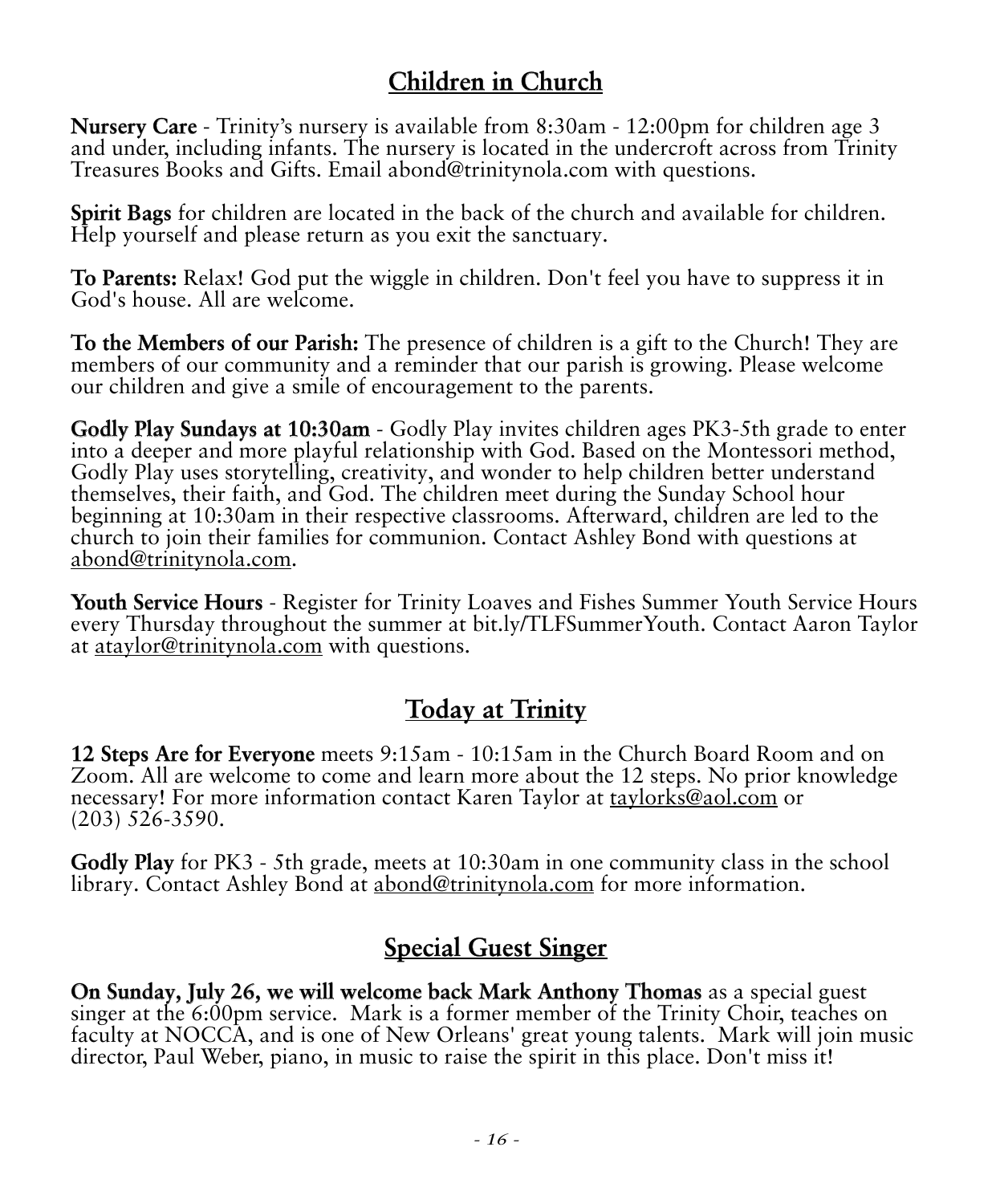## **Called to Serve**

**Trinity Loaves and Fishes** is in need of volunteers Monday (8:00am), Tuesday (9:00am) and Wednesday (8:00am) to support summer camps. Contact ataylor@trinitynola.com to lend your time.

**Public Launch of Community Lighthouse (June 28)** - Together New Orleans is sponsoring a City wide gathering where the Community Lighthouse Project will be launched. This is a national program that attempts to help communities during natural disasters by providing charging stations via solar power and large generators at local churches and organizations.

Unfortunately Louisiana lags behind much of the country. On Tuesday, June 28, the city is being called into action and we are asking Trinity parishioners to join us. Governor John Bel Edwards and Congressman Troy Carter will both be in attendance. In the future we hope that Trinity can play a greater role by being a Lighthouse in the community.

They are expecting close to 500 hundred participants from churches and organizations, and we are hoping at least 30 of the 500 will be from Trinity! Register at https://www.togethernola.org/ but please let Rev. John Pitzer know that you plan to attend by emailing him at jpitzer@trinitynola.com so we can keep track of numbers. Thank you so much!

#### **Education for Ministry**

Education for Ministry, or EFM, is a 4 year program where participants read and explore the content and context of the Old and New Testament writings (years  $1 \& 2$ ), Church history (year 3), and being theologically literate, developing your own theology and personal vocation (year 4).

Each year learners participate in a weekly practice of theological reflection, or TR. Learning the art of TR has helps look at problems in a clearer way and to more closely examine one's beliefs, actions, and choices within the context of one's faith tradition.

But EFM is so much more than all of this. It is a community built on trust, confidentiality, and friendship. It is a safe place in which to explore your own faith, or lack thereof, because that is something we all grapple with. If any of this interests you, please contact Maria Elliott melliott@trinitynola.com. The classes take place September - May.

#### **Unique Worship Opportunities**

**YogaMass (July 2)** - Offered on the first Saturday of every month, brings together the practice of yoga, breath work, meditation, and Holy Communion at 10:30am. As a way to encounter the Risen Christ on the mat, participants tap into the deep well of God's divine light within us. Class is led by Joy Meade, a Trinity Church choir member and certified YogaMass teacher. Music is offered by local yogis and musicians Keith Porteous and Sarah Quintana. During displacement from the church sanctuary for repairs, YogaMass will be held in Bishop Polk Hall. Please register at bit.ly.com/TrinityYogaMassRegistration.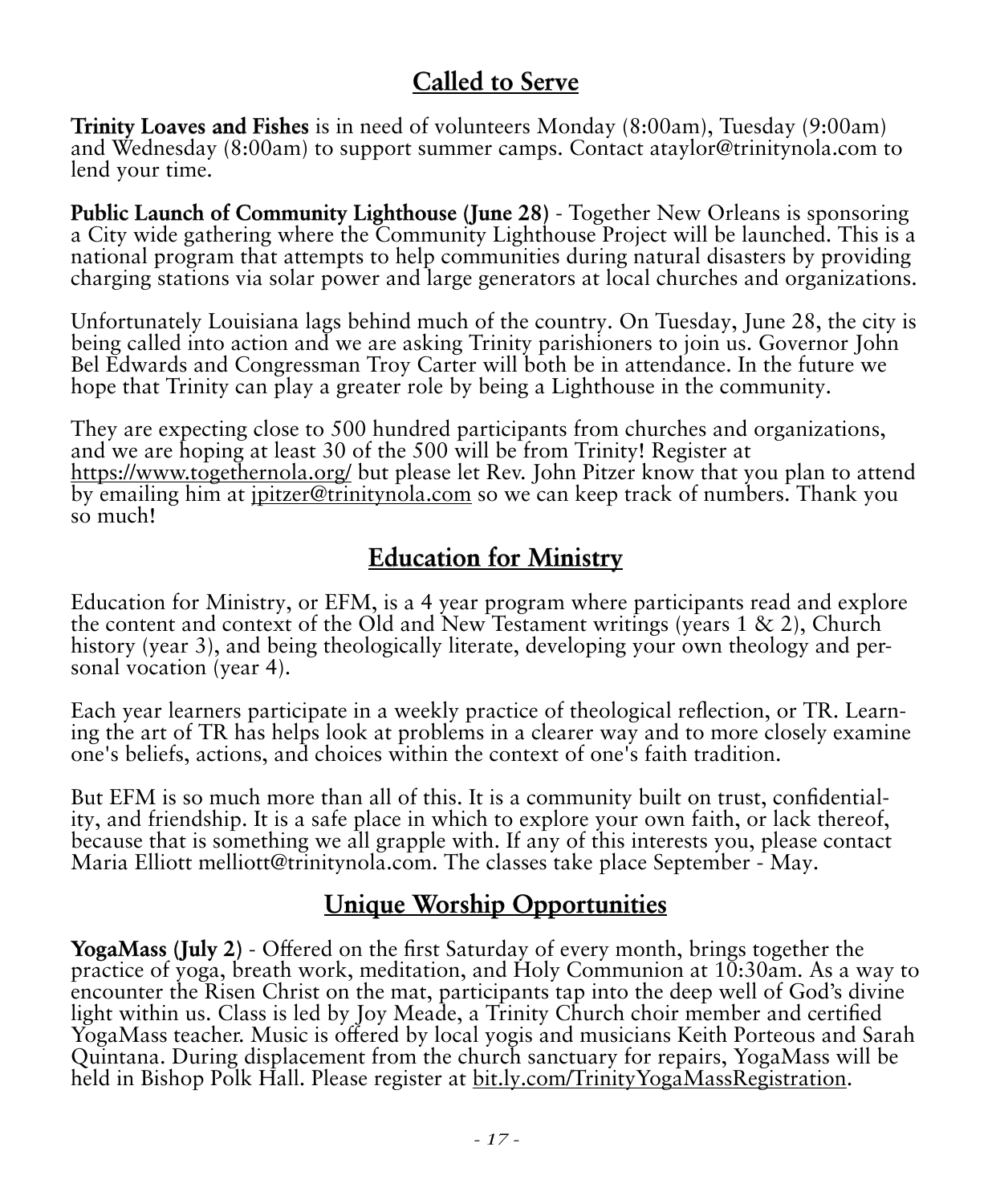**Evening Prayer for Healing (July 12)** - We pray together for healing from violence in our city, depletion from stress, care for our creation, exhaustion from economic uncertainty, hunger in any form, and the healing of our bodies and souls. Praying and singing together in community is a way of expanding our intentions and desires for wholeness with God's help. Your voice is an important one! Please join us at 6:00pm in the Chapel on the second Tuesday of the month. Questions? Contact Maria Elliott at melliott@trinitynola.com.

## **Church Repairs to Begin - Staff Relocated to Parish House**

As we celebrate the 175th anniversary of the church, the Church Vestry and School Board are committing significant resources and energy to the major work that will be required to restore the beauty of our treasured building and ensure the integrity of that space for the next 175 years. Hurricane Ida, which inflicted obvious devastation in many ways in the area, also damaged our church building.

**The undercroft has been vacated by church staff to allow bracing to be installed to support the weight of scaffolding and construction in the church. Construction is expected to begin mid-June and last for approximately one year.** Please note that delays are possible, and we will keep you up to date as we are able.

## **Sustaining the Church that Sustains Us**

Did you know, you don't have to be "in church" to give? Trinity offers multiple ways to continue giving while on the go:

- **Trinity Church accepts PayPal** - and as a charity, **we receive 100%** of your gift made through PayPal (with no fees!)Scan the QR code!
- **A credit or debit card** is easy to use through Online Giving. Our website can securely process your gift.
- **Donations of cash or check** may be mailed to Trinity Church, Attn: Stewardship, 1329 Jackson Ave., New Orleans, LA 70130. As always, checks and cash are welcomed in the offering plate during worship
- services or dropped off in the church offices in the Parish House.  **Make a gift of appreciated stock**  Trinity gladly accepts donations of appreciated stock and our broker, Jennifer Rigby at Morgan Stanley, can help. Call her at (504) 585-3909. Trinity's;s account number is 575-021402 and the DTC number is 0015.

## **Together We Build: Capital Campaign**

Trinity is proud to present the culmination of the Church and School's strategic planning efforts with a joint \$13 million Capital Campaign, Trinity 2024: Together We Build. The Campaign goal and projects have been designed to create a more functional and attractive campus for Trinity that will ultimately build a more vital community for the future. For more information, please visit the Campaign website at www.Trinity2024.org or scan the QR code.